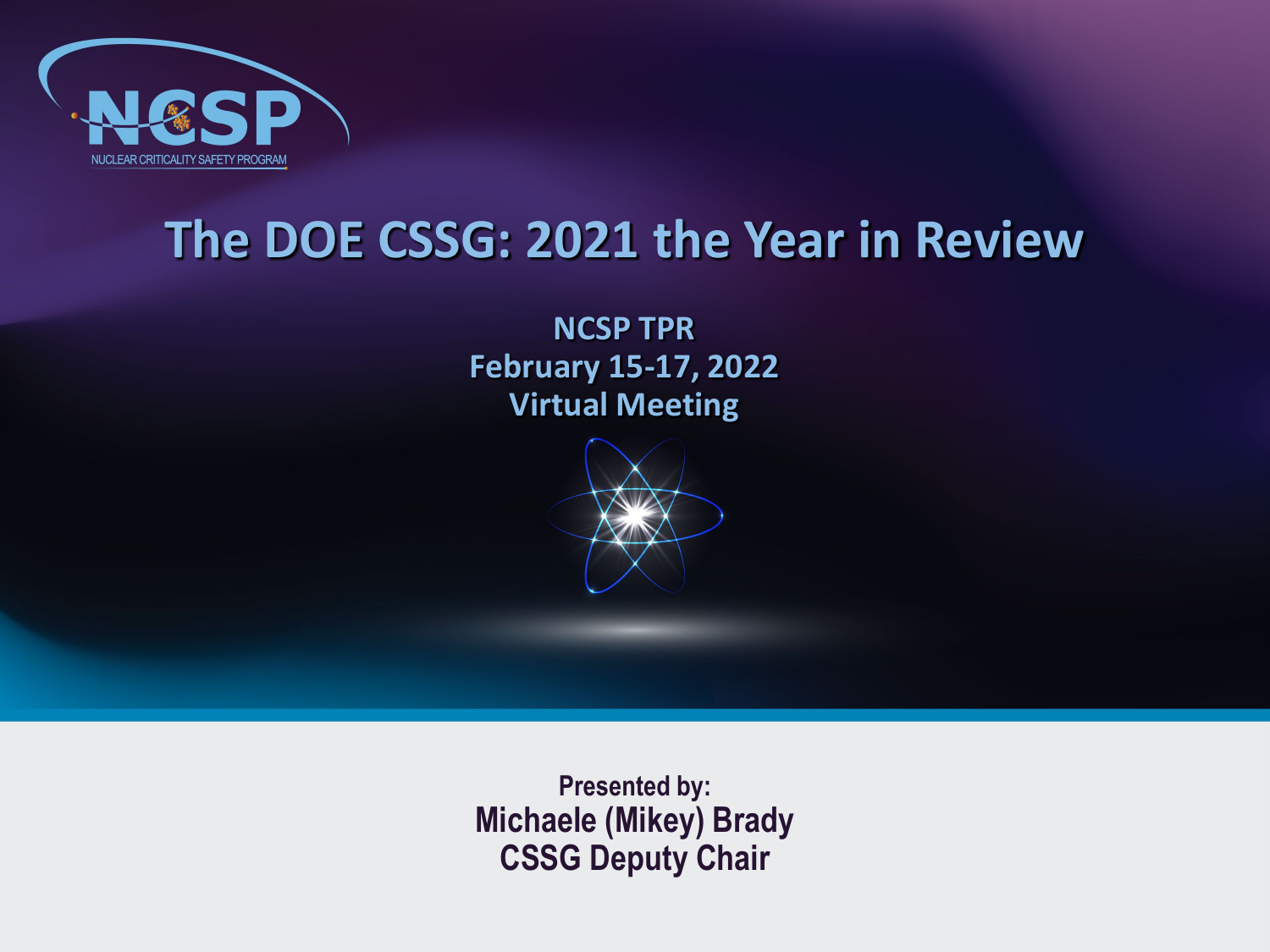



# **OUTLINE**

- Mission
- Current Members
- 2021 Accomplishments
- 2022 A Look Ahead
- Conclusions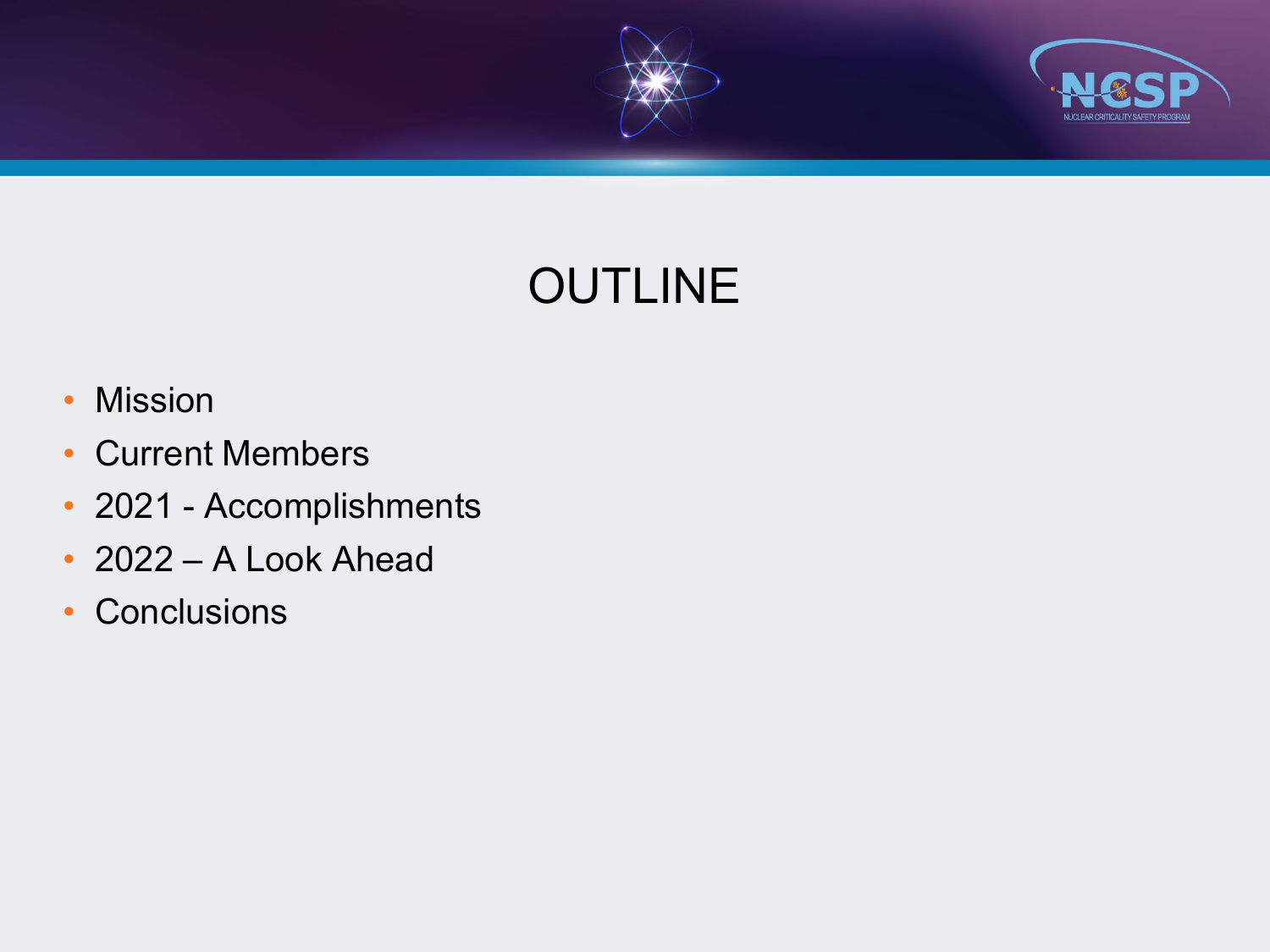



# MISSION

• The primary function of the CSSG is to provide operational and technical expertise to the Department of Energy through the Nuclear Criticality Safety Program (NCSP) manager. The CSSG provides advice and technical support to help meet the criticality safety needs of DOE missions, including stockpile stewardship, materials stabilization, transportation, storage, facilities decommissioning, and waste disposal. The CSSG also makes recommendations for the implementation and execution of the coherent, efficient NCSP administered for the DOE by the National Nuclear Security Administration (NNSA).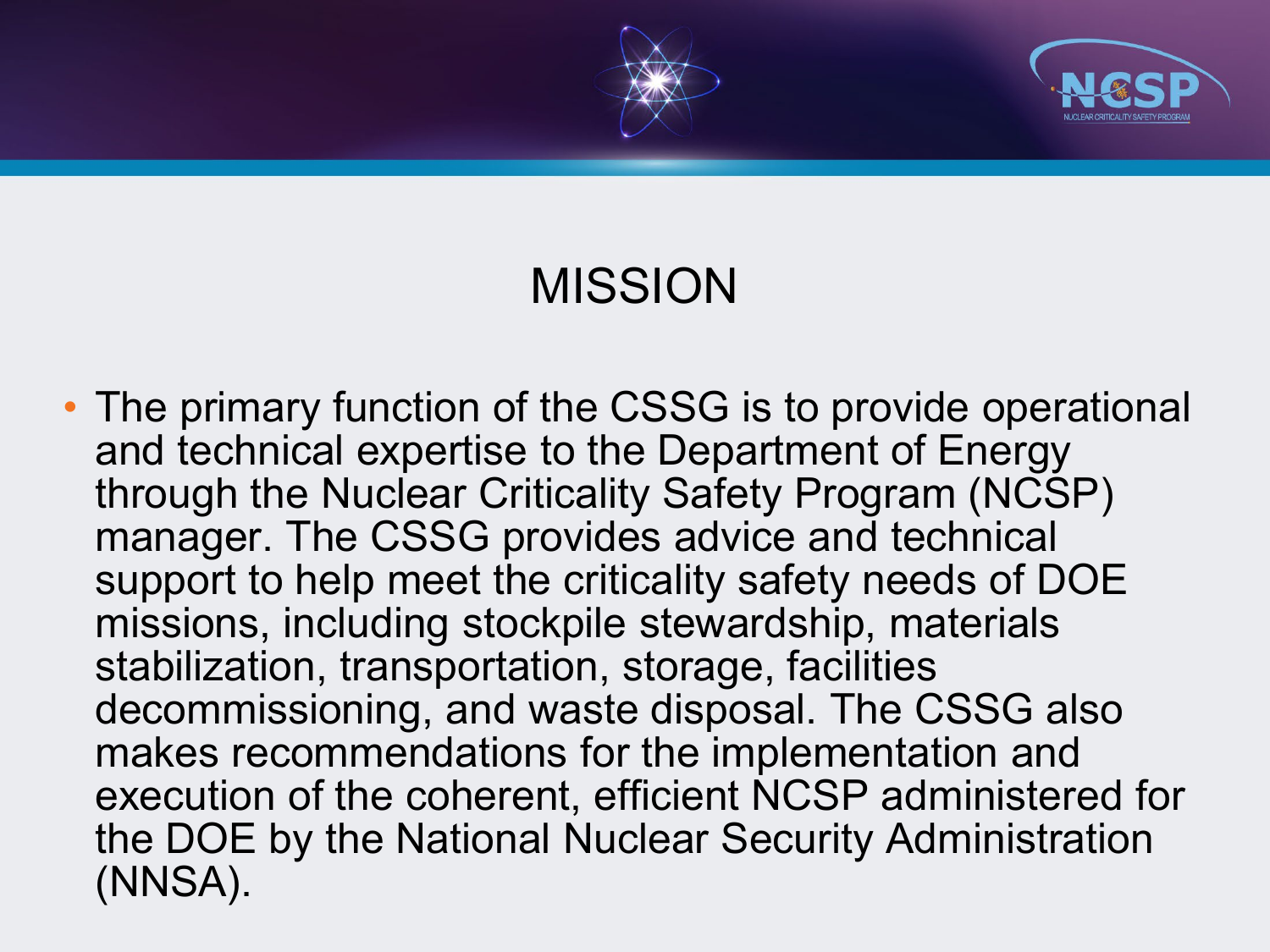



### Current Membership of the CSSG

| <b>Name</b>         | <b>Organization</b>   | <b>Name</b>               | <b>Organization</b>                      |
|---------------------|-----------------------|---------------------------|------------------------------------------|
| David Hayes, Chair  | <b>LANL</b>           | Mikey Brady, Deputy Chair | <b>PNNL</b> (retired)                    |
| David Erickson      | <b>SRNS</b>           | Dave Heinrichs            | <b>LLNL</b>                              |
| <b>Jerry Hicks</b>  | <b>NNSA (Retired)</b> | Tom McLaughlin            | <b>LANL</b> (Retired)                    |
| Jim Morman          | <b>ANL</b>            | <b>Kevin Reynolds</b>     | Y-12 National<br><b>Security Complex</b> |
| <b>Fitz Trumble</b> | Amentum (Retired)     | <b>Robert Wilson</b>      | DOE-EM                                   |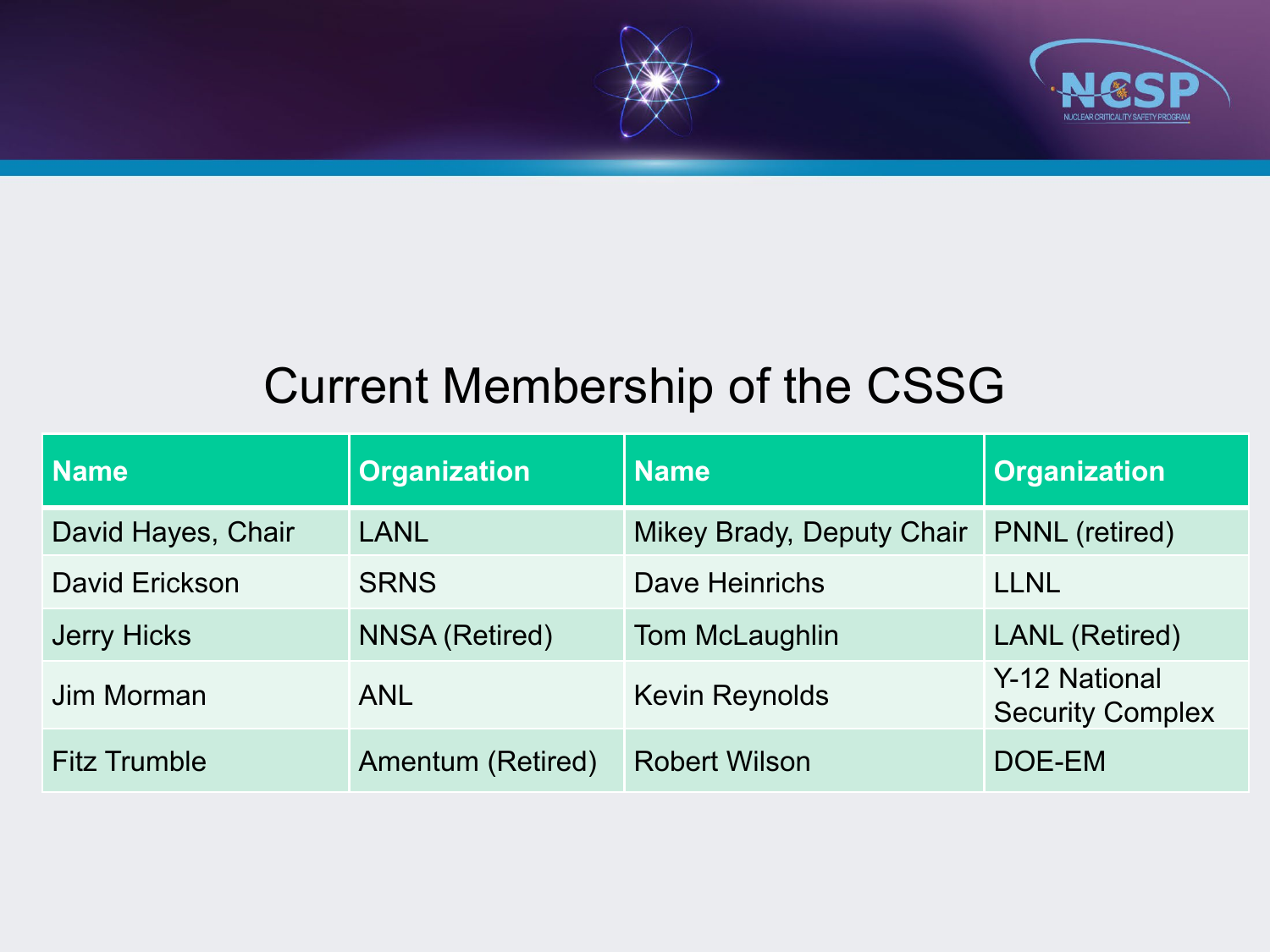

# 2021 –Accomplishments

- Completed Taskings
	- 2021-01 CSSG Review of Draft Revision to DOE-STD-1134
	- 2021-02 CSSG Review of FY22 NCSP Proposals
- Panel Presentation at the 2021 ANS Winter Meeting
	- Recommended safety philosophy for integrating nuclear criticality safety in the design of new facililties and significant modifications
	- Concerns about the need for a replacement for DOE-STD-1158 to assure adequate and consistent NCS Program assessments across the complex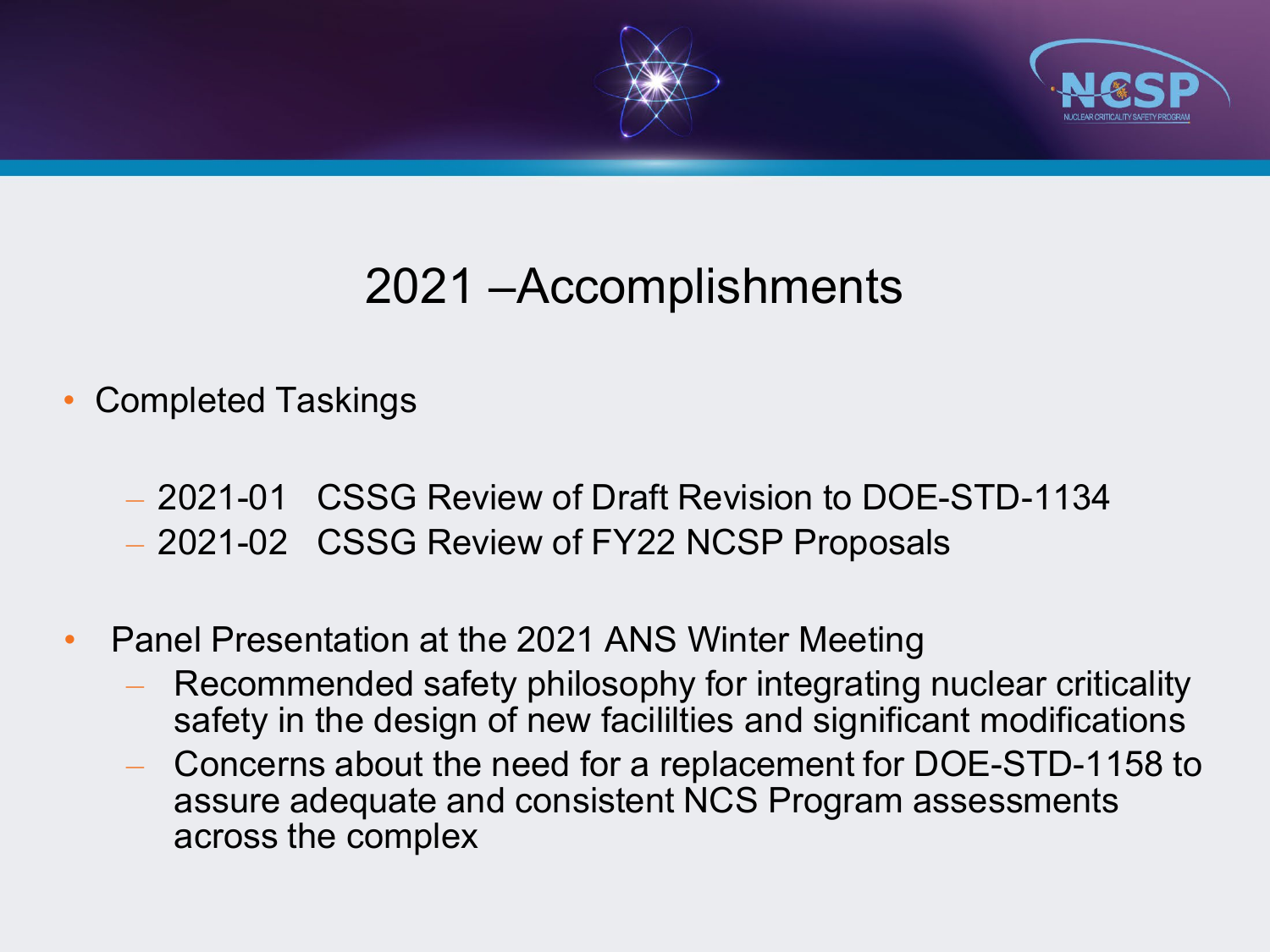

### 2022 – A Look Ahead

• Current Taskings

**<del>√</del> 2022-01** CSSG Guidance to NNSA on Contract Transition Regarding Criticality Safety

- Plan to initiate a self-assessment of the CSSG
- Focus on improving the visibility and relevance of the CSSG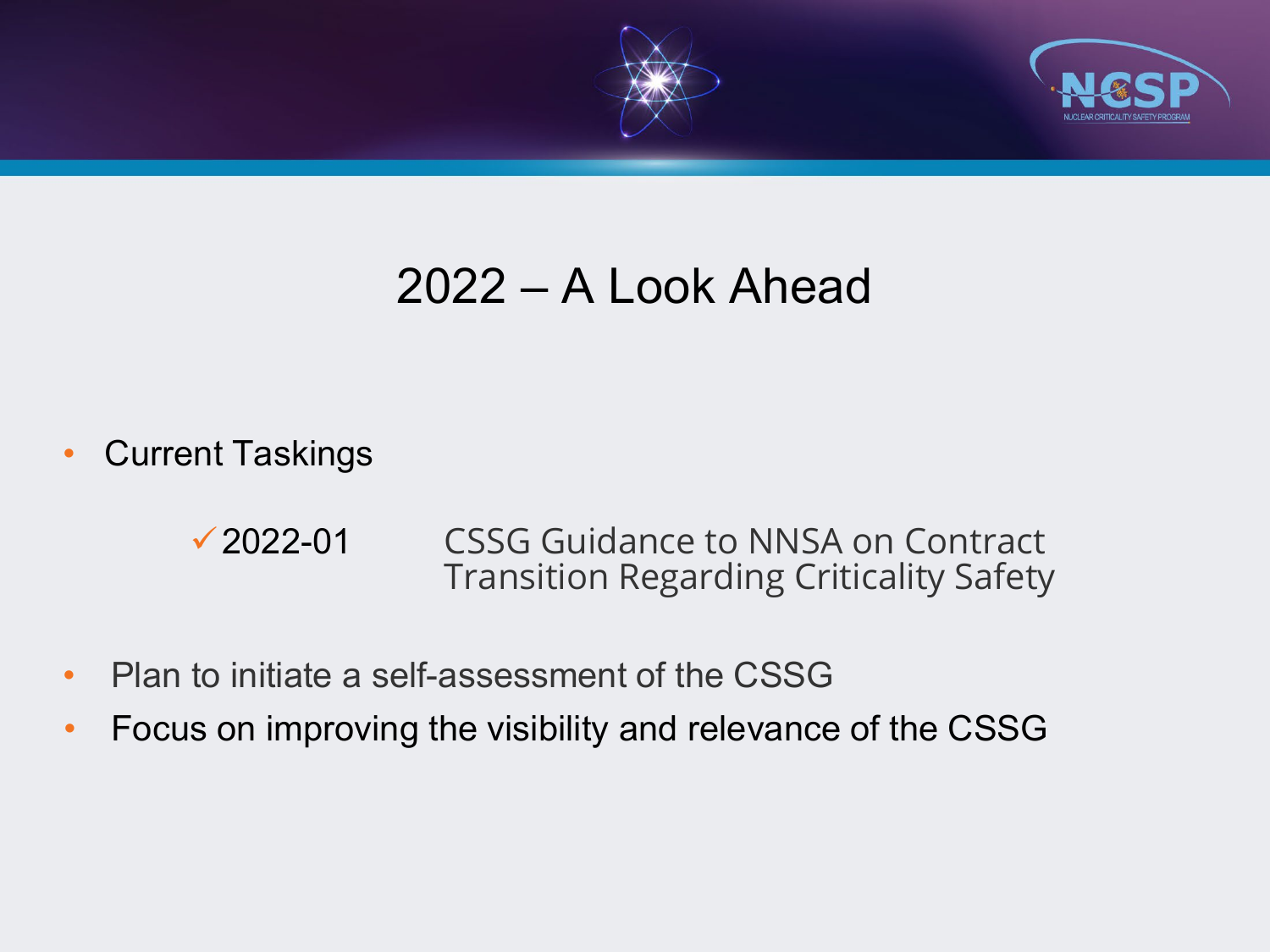



- Training: Criticality Safety Officer Training, other needs?
- Additional Tools/Communication Venues:
	- Improve website by making the Taskings searchable, use of keywords for example?
	- Would NCSD members like to be on distribution for CSSG Taskings?
- Regulations: Issues/concerns with particular regulatory concerns that provide burden with questionable benefit?
- Specific challenges at sites that could benefit from CSSG experience and broad perspective?